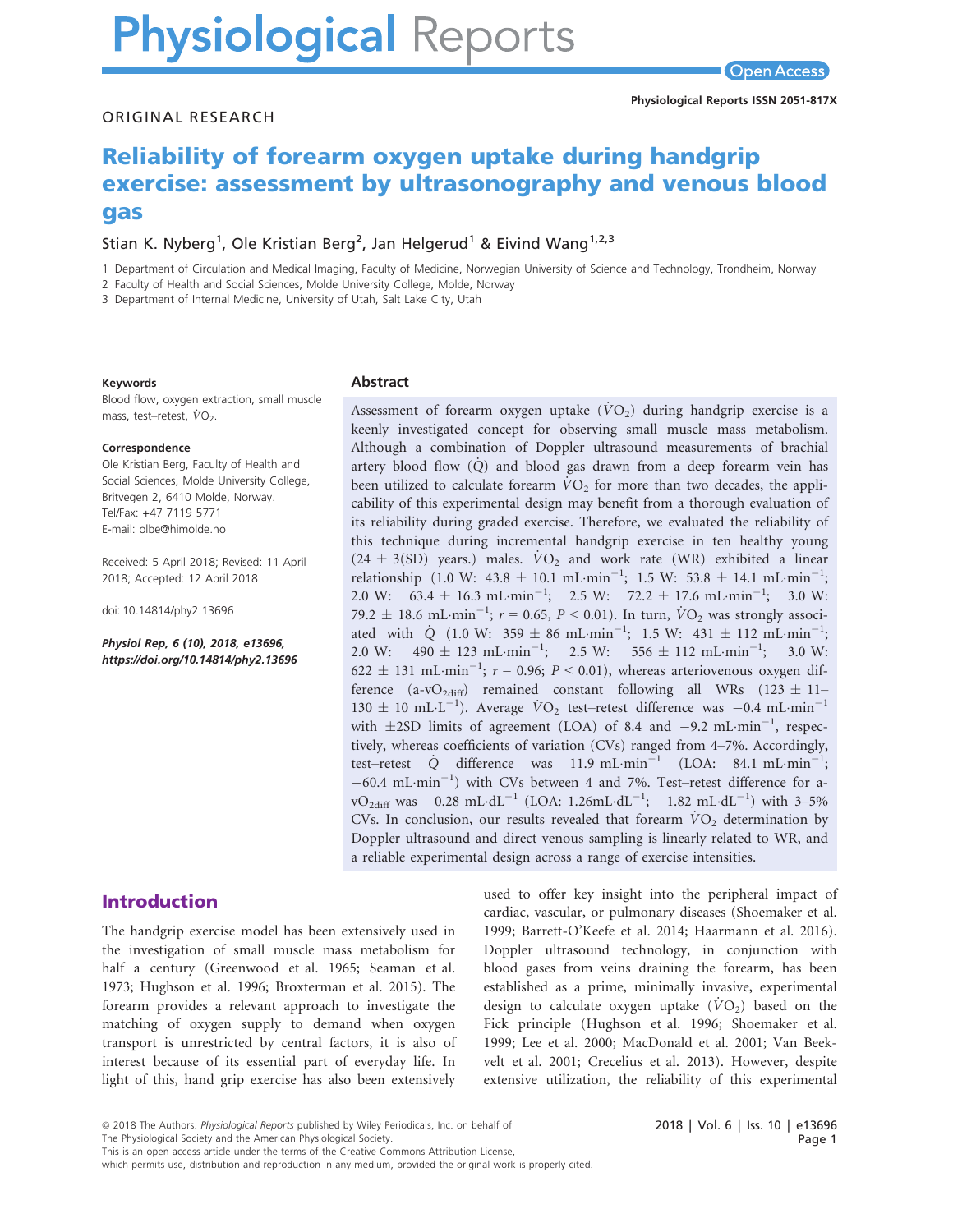design has not been thoroughly investigated to date. The reliability of a method refers to the reproducibility of test values, and is important for evaluating estimates of change in a variable of an experimental study (Hopkins 2000). Hence, it remains unclear with what confidence data can be interpreted.

 $\rm\dot{VO}_2$  is largely dictated by blood flow (Q) hindrance from muscle contractions during vigorous handgrip exercise (Nyberg et al. 2017). Doppler ultrasound is a continuously advancing technology for observing the dynamic Q\_ behavior during the entire contraction–relaxation cycle, and tailored for this purpose through detection of blood velocity and direction in combination with diameter determination (Reneman and Hoeks 2000; Harvey et al. 2002). Of note, these data are not available when dye- / thermodilution or isotope clearance methods are utilized to investigate Q\_ (Radegran 1999). In particular, the ability to simultaneously measure pulse wave Doppler and Bmode images, saved in one file for subsequent analysis, has made acquisition of  $\dot{Q}$  less prone to errors in placing sample volume and angle corrections (Ekroll et al. 2014). However, even an early version of the Doppler ultrasound technology, applied during handgrip exercise, was concluded to be reliable when used in isolation (Shoemaker et al. 1996).

The forearm also provides relatively easy access to the venous blood vessels draining the exercising musculature (Holling 1939; Mottram 1955). Although not drained by a single vein, blood sampling from catheters in merging antecubital veins close to the forearm flexor muscles may yet closely reflect oxygen extraction (Hughson et al. 1996; Mostoufi-Moab et al. 1998). Additionally, as arterial oxygen saturation and pulse oximetry is not found to be altered during forearm exercise, arteriovenous oxygen difference  $(a-vO_{2diff})$  may be calculated (Raynaud et al. 1986; Hughson et al. 1996; Boushel et al. 1998). Ultimately, the forearm venous blood sampling may be combined with Doppler ultrasound measurements in the brachial artery to yield a compound experimental design for forearm  $\dot{V}O_2$  determination from rest to peak work rate (WR<sub>peak</sub>) (Nyberg et al. 2017).

Given the occupational relevance and putative clinical value of small muscle mass exercise, studies investigating forearm  $\dot{V}O_2$  dynamics, by experimental design combining Doppler ultrasound and venous blood gas, may provide important information of oxygen supply and demand in scenarios where central factors are not limiting. However, to the best of our knowledge, no studies have thoroughly tested the reliability of this compound method. As reliability of some measurements taken during exercise is found to decrease with increasing workload, the methods applicability approaching peak exercise may also be questioned (Bonaventura et al. 2015).

Consequently, it remains unknown how precisely repeated measurements of various work rates (WRs) during dynamic handgrip exercise can be discriminated. Thus, the aim of this study was to evaluate this experimental design following exercise increments from rest to exhaustion. Specifically, given the high number of previous studies that have used this technique, we hypothesized that the reproducibility of  $\dot{V}O_2$  and its subcomponents,  $\dot{Q}$  and a-v $O_{2\text{diff}}$ , would be high and discriminate between the power increments of our exercise protocol (0.5 W), from light to heavy exercise.

# Methods

#### Subjects

We recruited ten healthy, nonsmoking, moderately trained males to the current test–retest reliability study (Table 1). The subjects reported participation in various physical activities and sports 1–3 times per week, but with no specific training involving the forearms. All subjects included had a dominant right arm. The subjects' overall training status was confirmed with a maximal oxygen consumption ( $\dot{V}O_{2\text{max}}$ ) test (Table 1). All subjects signed written informed consents, and the study was approved by the regional ethical committee, and carried out in accordance with the Helsinki declaration.

#### Study design

At the first test day, height, body mass, right forearm volume, and one repetition maximum (1RM) handgrip strength were measured. Additionally, the participants performed 15 min of low-resistance dynamic handgrip exercise, to familiarize them with the exercise used the subsequent days. Subjects also performed a treadmill  $\dot{V}$ O<sub>2max</sub> test.

| Table 1. Subject characteristics.    |                 |
|--------------------------------------|-----------------|
| Age (years)                          | $24 + 3$        |
| Body mass (kg)                       | $78.7 + 9.7$    |
| Height (cm)                          | $179 + 8$       |
| $\dot{V}O_{2\text{max}}$             |                 |
| $1 \cdot min^{-1}$                   | $4.48 + 0.63$   |
| $mL \cdot kq^{-1} \cdot min^{-1}$    | $56.9 + 4.8$    |
| Hemoglobin $(g.100 \text{ mL}^{-1})$ | $14.7 + 0.8$    |
| $1RM$ (kg)                           | $62 + 10$       |
| Gross forearm volume (mL)            | $1.160 + 0.178$ |
| Forearm flexor muscle mass (q)       | $500 + 83$      |

 $\dot{V}O_{2\text{max}}$ , maximal oxygen uptake; 1RM, one repetition maximum. Values are presented as mean  $\pm$  SD.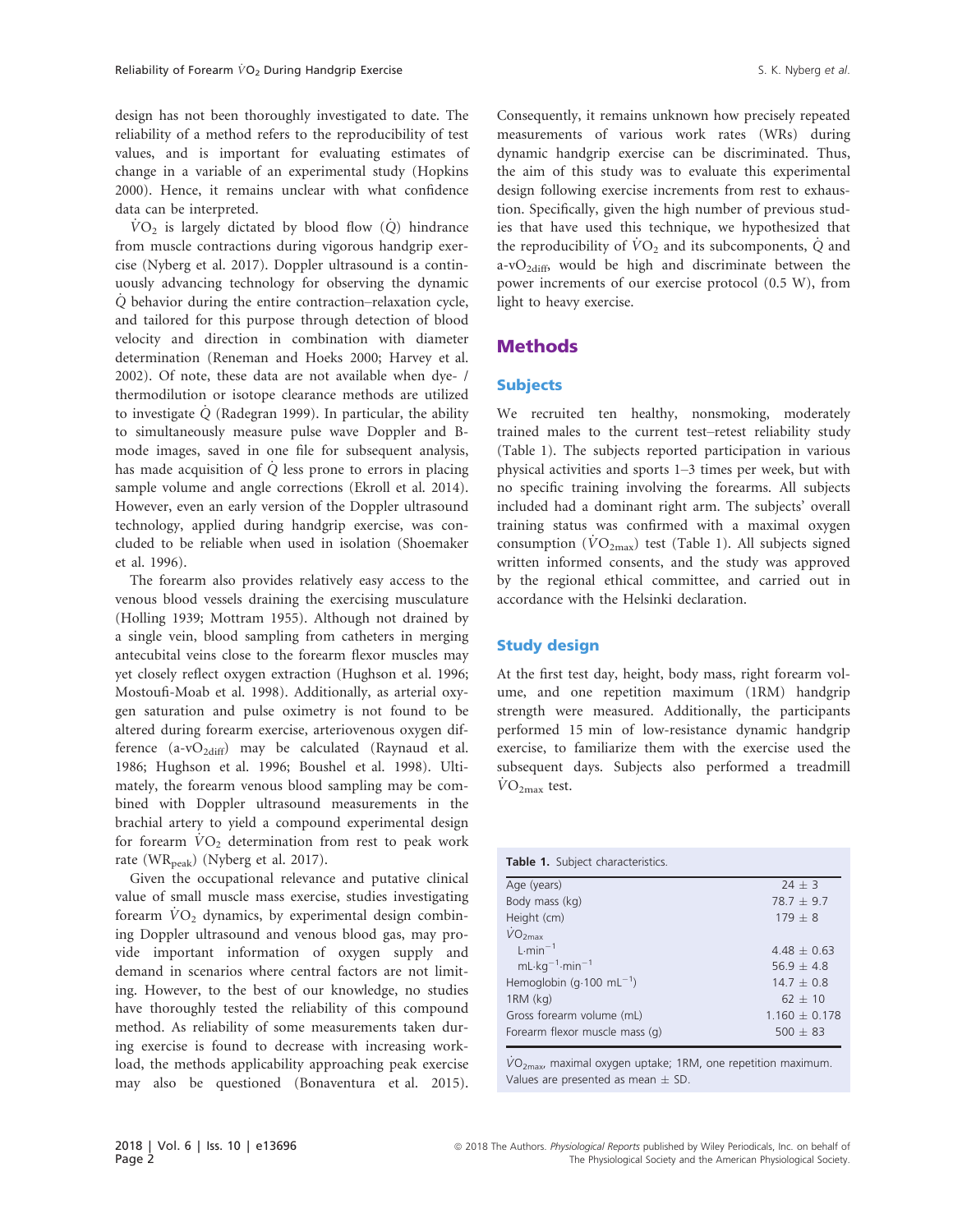The second and third test days were identical in form and content for the individual subject and consisted of measurements of forearm  $\dot{Q}$ , forearm venous blood gas, and systemic blood pressure at rest and at the end of each WR before increase during the incremental dynamic handgrip exercise to exhaustion. Subjects appeared in the laboratory at the same hour each day, separated by 48 h. They had received instructions of food and caffeine abstinence 3 h prior to testing. Subjects were also instructed to avoid exercise 24 h before tests.

#### Maximal oxygen consumption

As a measurement of the participants' overall training status,  $\dot{V}O_{2\text{max}}$  was measured with a Metamax II gas analyzer (Cortex Biophysik GmbH, Leipzig, Germany) following an incremental treadmill (Woodway PPS Med, Woodway USA, Inc., Waukesha) protocol. The test was initialized by a 15 min warm-up period, followed by speed-increments of 1 km $\cdot$ h<sup>-1</sup> every minute at a fixed inclination of 5% until exhaustion. Criteria for achievement of  $\rm \dot{V}O_{2max}$  were in accordance with established procedure (Wang et al. 2012).

#### Anthropometric measurements

Forearm volume was measured by fluid-displacement plethysmography (Boland and Adams 1996). Subcutaneous fat content was calculated from forearm length, circumference (O), and measurements of average skinfold thickness at three different locations on the forearm (S). Forearm flexor muscle volume was calculated specifically by multiplying gross forearm volume with factor 0.871

and forearm lean muscle volume with factor 0.53 to account for bone volume (Maughan et al. 1984) and the volume of active muscles (Sanchis-Moysi et al. 2010), respectively. Forearm subcutaneous fat volume was subtracted, yielding forearm flexor muscle volume according to formula: {Forearm volume∙0.871 –  $[(S - 0.04) \cdot 2^{-1}]$ •Length•[ $(O_1 + O_2 + O_3)$ •3<sup>-1</sup>]}• 0.53. Muscle mass was calculated assuming a muscle tissue density of 1.049  $\text{g}\cdot\text{cm}^3$  (Radegran et al. 1999).

#### Handgrip maximal strength and incremental exercise protocol

Dynamic handgrip measurements were collected utilizing a custom made handgrip device with the participants placed in a supine position with their right arm fully extended, abducted 90 degrees, at the level of the heart (Nyberg et al. 2017) (Fig. 1). The range of movement for the finger handgrip bar was 5.0 cm from a fully clenched fist to near full extension. The resistance was constant throughout the movement and adjustable at intervals of 0.25 kg by the use of a wire connected to a weight stack. After warming up with two sets with light to moderate load, the weight was gradually increased to obtain 1RM, defined as the heaviest load that the subject was able to move by handgrip contraction with a displacement of no less than 5 cm. 1RM was attained in all subjects within 4–6 attempts, after trials with 2.5–5.0 kg increments, separated by 3-min rest periods.

Before the incremental exercise protocol, the subjects were kept in supine position in complete rest for 20 min, after which baseline measurements were made. During the subsequent handgrip exercise protocol, the subjects'



Figure 1. Custom-made cable pulley with handgrip used for testing of forearm oxygen consumption ( $VO<sub>2</sub>$ ) during the incremental exercise protocol.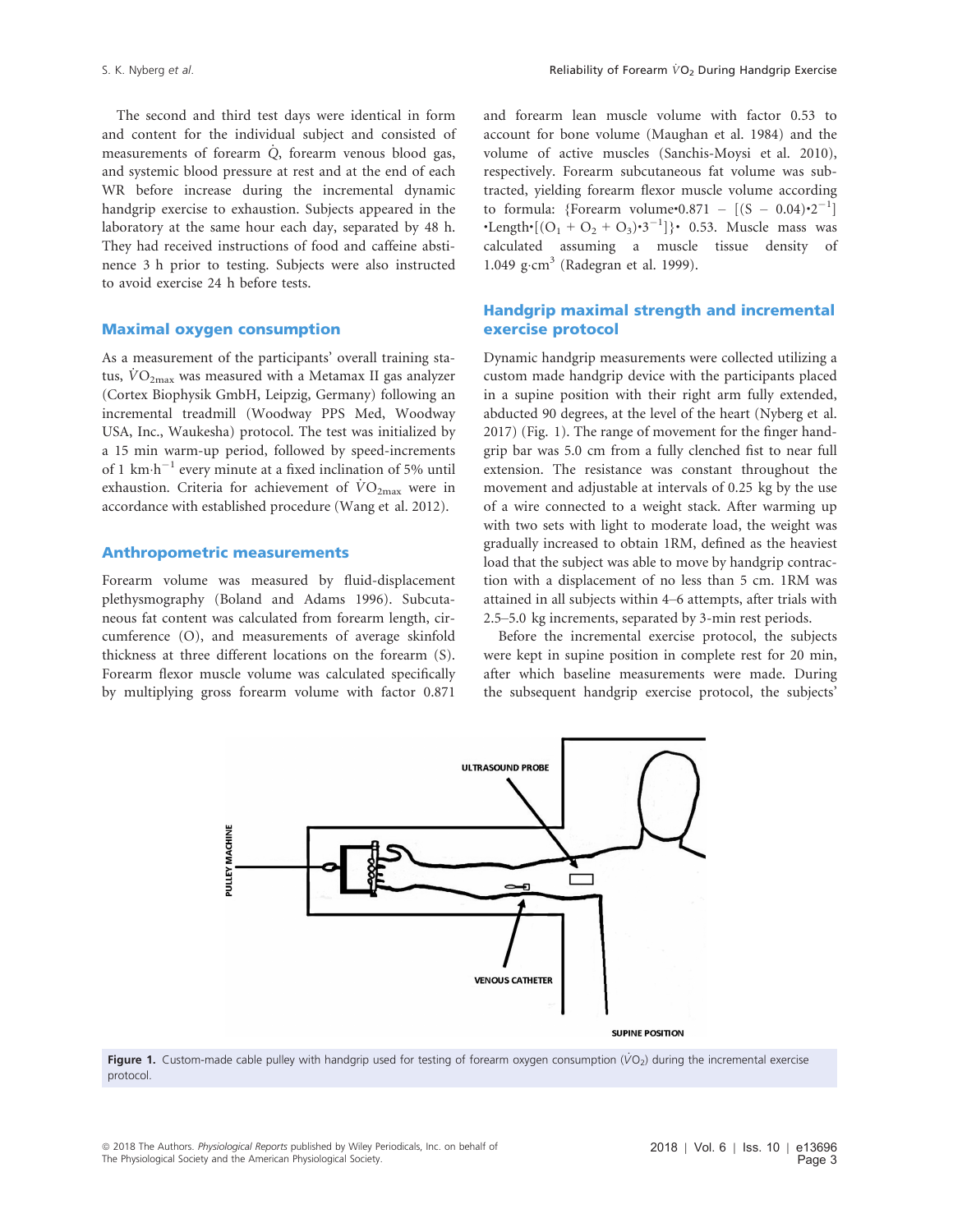rhythmic muscle contractions had a fixed duty-cycle of 1 sec contraction and 1 sec extension (0.5 Hz), guided by a metronome. From an initial WR of 1.0 W the WR was increased every 3rd minute by 0.5 W until failure. Failure was defined by one or more of the following: Discontinuation on the subject's initiative; inability to refrain from Valsalva maneuvers or excessive recruitment of muscles in the upper arm/torso  $> 10$  sec despite verbal discouragement; inability to maintain the 5.0 cm range of movement or the 1 sec-1 sec contraction/extension duty cycle >10 sec despite verbal encouragement.

#### Hemodynamic measurements

Systemic blood pressure was measured continuously throughout the exercise protocol by beat by beat photoplethysmography (PortaPres, Finapres Medical Systems, Amsterdam, Netherlands) with inflatable cuffs on the 3rd and 4th finger on the left nonexercising hand. This arm was also put in a resting position along the body at the level of the heart. Each WR level yielded values of systolic blood pressure (SBP) and diastolic blood pressure (DBP). Mean arterial pressure (MAP) was calculated according to formula:  $MAP = (2 \cdot DBP + SBP) \cdot 3^{-1}$ .

Measurements of blood velocity and intraarterial diameter of the brachial artery was measured with triplex mode Doppler ultrasound (Vivid E9, GE Healthcare, Little Chalfont) using a linear 4–12 MHz probe (GE 11L). The color-Doppler function guided localization of the artery and avoidance of sampling from bifurcation sites. During the final 30 sec of each WR level a continuous 16 sec recording of blood velocity (spectral Doppler) and 2D B-mode recordings were collected. Care was taken to ensure a clear image of the border between lumen and intima of the artery. Due to impact of muscle contractions, diameter measurements from four frames corresponding to contraction and four from relaxation phase were averaged for every subject in order to calculate diameter for each recording. Care was taken to adjust the scale of the spectral Doppler output to avoid aliasing, and the insonation angle was kept  $\leq 60^{\circ}$  to the axis of the vessel. Mean  $\dot{Q}$ , from each 16 sec recording, was calculated from vessel diameter  $(D_v)$  and blood velocity  $(V_b)$  according to formula:  $\dot{Q} = \pi \cdot (D_v \ 2^{-1})^2 \ V_b$  (Hughson et al. 1996).

#### Blood gas

Prior to the exercise protocol, an 18G venous catheter (BD Venflon, Beckton Dickinson & Co., Franklin Lakes) was inserted by sterile procedure into a deep forearm vein of the right arm (Holling 1939; Mottram 1955). At rest, and during the final 30 sec of each of the 3-min exercise increments, a 2 mL. venous blood sample was drawn from the catheter after a 2 mL. volume of spill-blood.

The samples were taken simultaneously as the corresponding Doppler-ultrasound measurements. Immediately after being drawn, samples were gently mixed with dry heparine in syringes (Portex Line Draw Plus, Smiths Medical, St. Paul) and stored on ice. All samples were put through biochemical analysis within 30 min after being drawn using a RapidLab 1265 blood gas analyzer (Siemens Healthcare, Erlangen).

Venous lactate concentration, hemoglobin, venous partial oxygen pressure, and venous oxygen saturation were obtained from the blood samples. Arteriovenous oxygen difference (a-v $O_{2diff}$ ) was calculated from the following formula assuming 97% oxygen saturation in arterial blood: Blood oxygen  $(O_2)$  concentration = 1.39•hemoglobin•  $(SatO<sub>2</sub>•100<sup>-1</sup>) + 0.003•pO<sub>2</sub>$  (Barrett-O'Keefe et al. 2014). Finally,  $\dot{V}O_2$  was calculated according to Fick's principle  $(\dot{V}O_2 = \dot{Q} \cdot a - vO_{2\text{diff}})$  and also expressed in relation to estimated mass of the exercising muscle when appropriate. Additionally, oxygen extraction was calculated by dividing a-vO<sub>2diff</sub> by the arterial oxygen concentration.

#### **Statistics**

Statistical analyses were performed using IBM SPSS statistics 22.0, and figures produced with GraphPad Prism 5.0. For evaluation of test–retest agreement of arterial Q, a $vO_{2\text{diff}}$  and  $\dot{V}O_2$ , a Bland–Altman analysis was used (Bland and Altman 1986). Coefficients of variation (CV) were determined as a percentage of the combined means of the test and retest values for each WR level. The least significant change (LSC) signified the percentage change for singlesubject 2-point discrimination in time, with a 95% confidence interval, according to formula:  $LSC = Z (1.96)$  $\cdot\sqrt{2}$ •CV%<sub>RMS</sub> (Kawalilak et al. 2015), where CV%<sub>RMS</sub> is the combined CV for the number of test–retest comparisons performed. Correlations between variables were assessed with Pearson linear regression analysis. A mixed linear model was used to discriminate between mean values of measurements at baseline and across the different intensities of handgrip exercise. Absolute values for the respective variables were averaged from test and retest. All analyses performed were two-tailed with a level of significance set to  $P < 0.05$ . A Bonferroni adjustment of the P-value was applied when conducting multiple comparisons. For comparison of peak absolute values between test days a paired-sample t-test was used. Values are presented as mean  $\pm$  standard deviation (SD) unless stated otherwise.

#### Results

All participants successfully completed all testing procedures. The highest WR level evaluated in the present data  $(3.0 \text{ W})$  was equivalent to ~10% of the subjects' 1RM.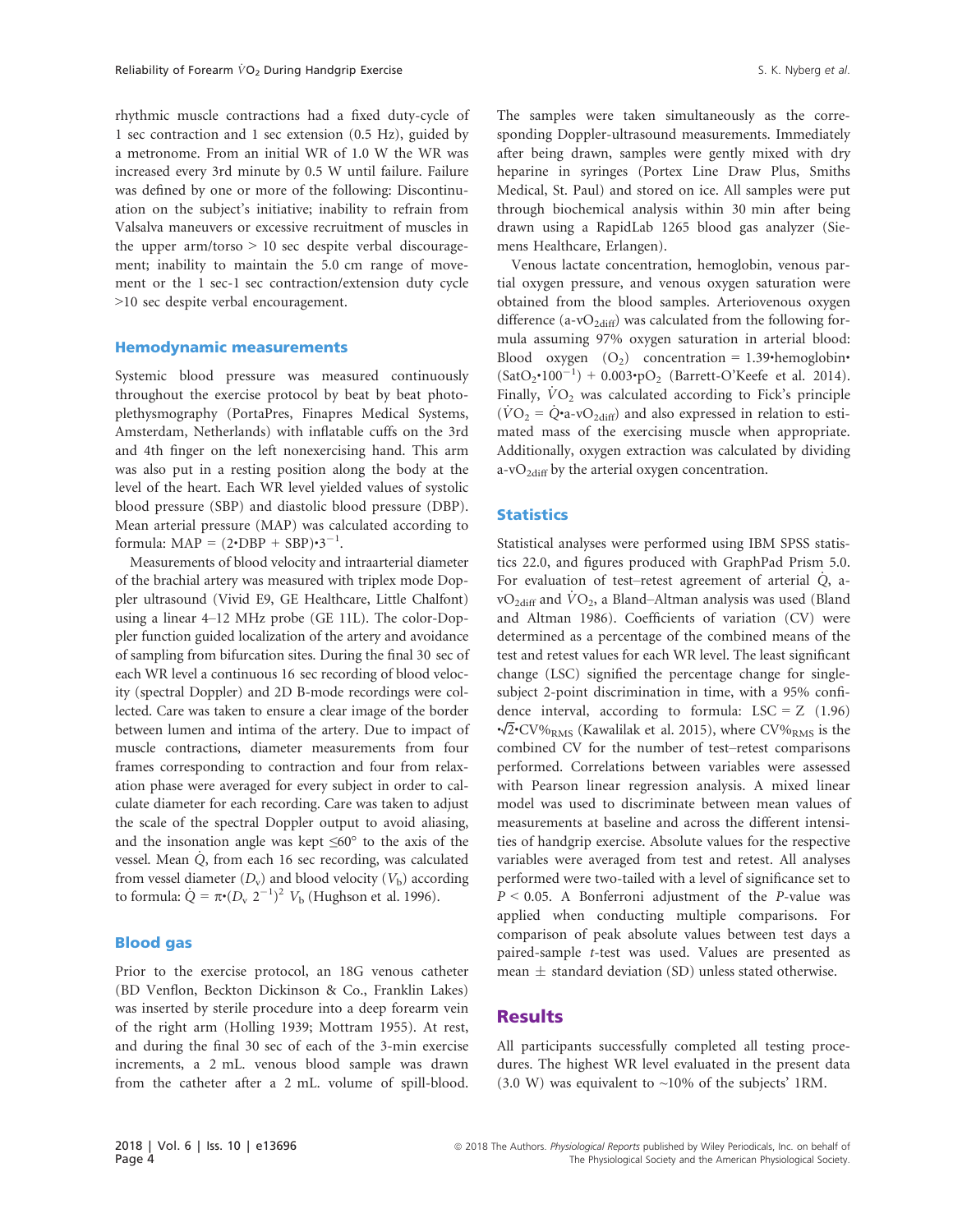#### Forearm oxygen uptake and work rate

 $\dot{V}O_2$  was 6.5  $\pm$  2.5 mL·min<sup>-1</sup> at rest, and exhibited a significant linear relationship with WR (Fig. 2A). The transition from rest to the first WR level (1.0 W) returned a higher  $\dot{V}O_2$  (P < 0.01), and  $\dot{V}O_2$  continued to increase for each of the subsequent single step increments from

1.0 to 2.5 W ( $P \le 0.01$ ). However, no significant increase was apparent from 2.5 W to the final WR level (3.0 W). Moreover, five of the subjects managed to complete one more increment (3.5 W), whereas three of these also were able to perform an additional final WR level (4.0 W). The various end-points revealed a mean  $WR_{\text{peak}}$  of 3.4  $\pm$  0.5 W. Peak oxygen uptake  $(\dot{V}O_{2\text{peak}})$  was



Figure 2. Descriptive values for (A) Forearm oxygen uptake (VO<sub>2</sub>), (B) Brachial artery blood flow (O), (C) Arteriovenous oxygen difference (a-vO<sub>2diff</sub>), (D) Brachial artery mean blood velocity, (E) Brachial artery diameter, and (F) Forearm venous lactate concentration following 3 min incremental steps of exercise intensity.  $*$  Denotes significant ( $P < 0.05$ ) increase from previous condition. Boxes represent mean values from test and retest, with standard error of the mean (SEM).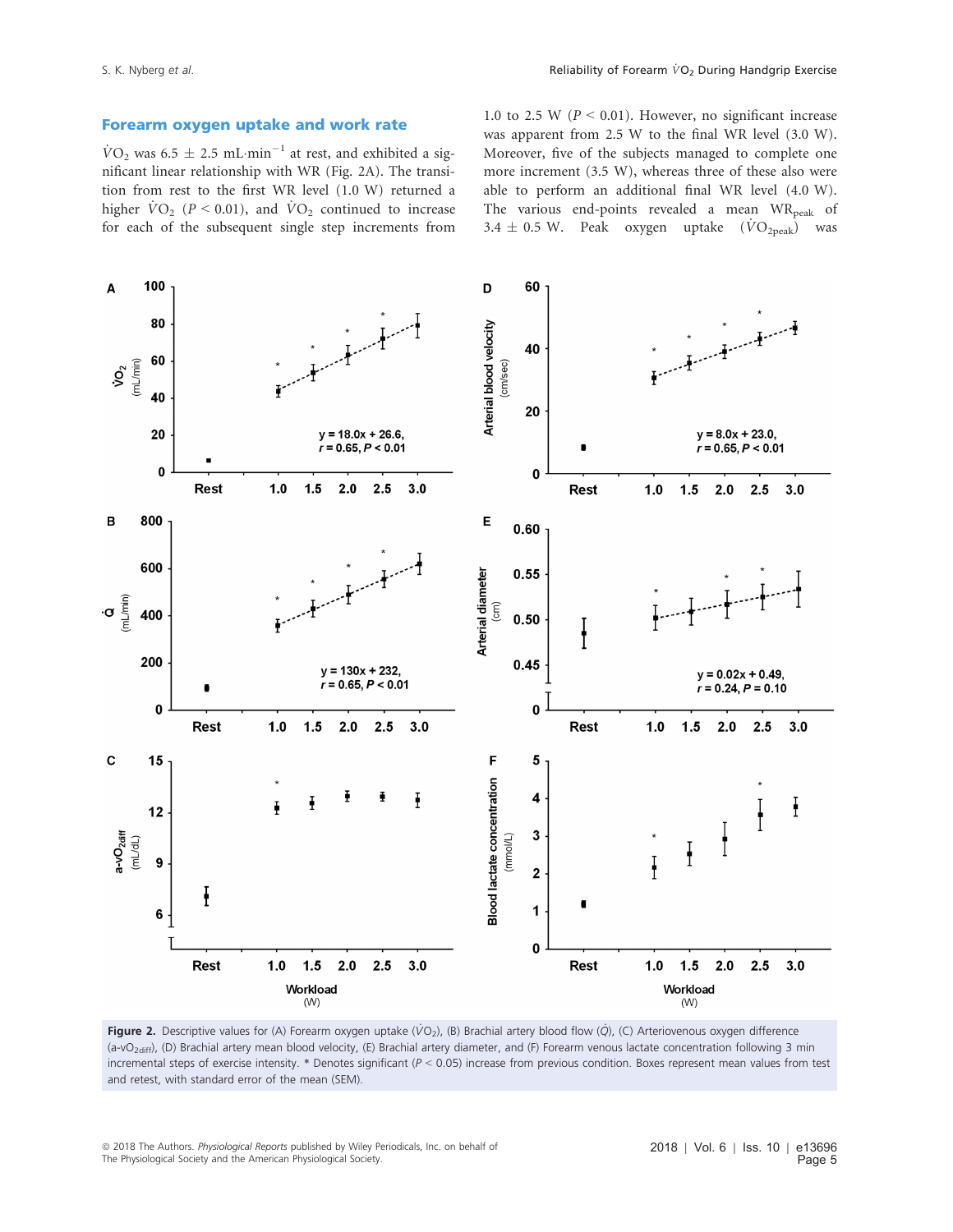$82 \pm 34 \text{ mL-min}^{-1}$ , with a corresponding  $\dot{Q}$  of  $674 \pm 277 \text{ mL-min}^{-1}$ , a-v $O_{2\text{diff}}$  of  $12.5 \pm 1.3 \text{ mL} \cdot \text{d} \text{L}^{-1}$ and venous  $pO_2$  of 3.6  $\pm$  0.5 kPa. No significant differences were seen between test days for any of these variables, and consequently muscle diffusion capacity was also not different. If seen in relation to estimated forearm muscle mass,  $\dot{V}O_2$  versus WR yielded the same significant differences as the absolute values  $(1.3 \pm 0.4)$  (Rest);  $8.8 \pm 1.4$  (1.0 W);  $10.7 \pm 1.6$  (1.5 W);  $12.6 \pm 1.8$  $(2.0 \text{ W}); \quad 14.4 \pm 1.9 \quad (2.5 \text{ W}); \quad 15.1 \pm 2.0 \quad (3.0 \text{ W});$  $15.7 \pm 2.2 \; (\dot{V}O_{2\text{peak}}) \; \text{mL} \cdot 100 \; \text{g}^{-1} \cdot \text{min}^{-1}).$ 

#### Brachial artery blood flow

Resting Q was 95  $\pm$  39 mL·min<sup>-1</sup> and, as  $\dot{V}O_2$ , exhibited a significant linear increase with rate of exercise (Fig. 2B), with single step increases from rest to 2.5 W ( $P < 0.01$ ), but with no significant difference following the final 2.5– 3.0 W increment. Muscle mass-specific Q was  $18.5 \pm 5.5$ <br>(rest),  $71.3 \pm 8.5$  (1.0 W),  $85.3 \pm 10.7$  (1.5 W),  $71.3 \pm 8.5$  (1.0 W), 85.3  $\pm$  10.7  $97.2 \pm 11.1$  (2.0 W),  $111.3 \pm 11.8$  (2.5 W),  $118.2 \pm 11.4$  $(3.0 \text{ W})$ , and  $128.0 \pm 15.6$  (peak) mL·100 g<sup>-1</sup>·min<sup>-1</sup>, respectively.

#### Arteriovenous oxygen difference

The a-v $O_{2diff}$  showed an increase from a resting value of 7.1  $\pm$  1.7 mL·dL<sup>-1</sup> to the first WR level (1.0 W;  $P \le 0.05$ ). No further significant changes in the a-vO<sub>2diff</sub> were observed following the subsequent WR increments (Fig. 2C). The concurrent oxygen extraction was  $36 \pm 9\%$  at rest and increased to  $61 \pm 7\%$  during the first WR level (1.0 W;  $P < 0.05$ ).

#### Blood velocity and brachial artery diameter

Blood velocity was 8.4  $\pm$  2.5 cm·sec<sup>-1</sup> at rest and showed a significant, linear, increase with increasing WR (Fig. 2D). The first WR level (1.0 W) was higher compared with rest ( $P < 0.05$ ), and also increased following the three next (1.5 W; 2.0 W; 2.5 W) subsequent increments ( $P < 0.05$ ). No further significant increase was evident from 2.5 W to the termination of exercise. Furthermore, all WR levels from 1.5 to 3.0 W showed a larger diameter than measured at rest  $(0.49 \pm 0.05)$ ;  $P < 0.05$ ). Significant increases were also evident in the transitions from 1.5 to 2.0 W and 2.0 to 2.5 W  $(P < 0.05)$  (Fig. 2E).

#### Blood lactate concentration

Blood lactate concentration increased from rest  $(1.19 \pm 0.25 \text{ mmol}\cdot\text{L}^{-1})$  to exercise at 1.0 W ( $P < 0.05$ ),

and also in the transition from 2.0 to 2.5 W ( $P < 0.05$ ) (Fig. 2F).

#### Vascular conductance and blood pressure

Forearm vascular conductance increased from rest to exercise at 1.0 W ( $P < 0.05$ ), and all the WR levels were significantly higher compared to rest ( $P < 0.05$ ). Increases in conductance were also evident in transitions 1.0–1.5 W and 1.5–2.0 W ( $P < 0.05$ ), but no differences were apparent after 2.0 W (Fig. 3A). If seen in relation to estimated muscle mass, the vascular conductance yielded the same significant differences as observed for the absolute values, and was  $2.2 \pm 0.7$  (rest),  $7.8 \pm 1.0$  (1.0 W),  $9.3 \pm 1.3$  $(1.5 W)$ ,  $10.1 \pm 1.5$   $(2.0 W)$ ,  $10.8 \pm 1.4$   $(2.5 W)$ ,  $9.5 \pm 4.0$  (3.0 W) mL·mmHg<sup>-1</sup>·min<sup>-1</sup>·100 g<sup>-1</sup>, respectively. MAP also showed an increase from rest to exercise  $(P < 0.05)$ , and in the transition 1.5–2.0 W (Fig. 3B).



Figure 3. Descriptive values for (A) Forearm vascular conductance and (B) Mean arterial pressure (MAP) following 3 min incremental steps of exercise intensity. \*Denotes significant ( $P < 0.05$ ) increase from previous condition. Boxes represent mean values from test and retest, with standard error of the mean (SEM).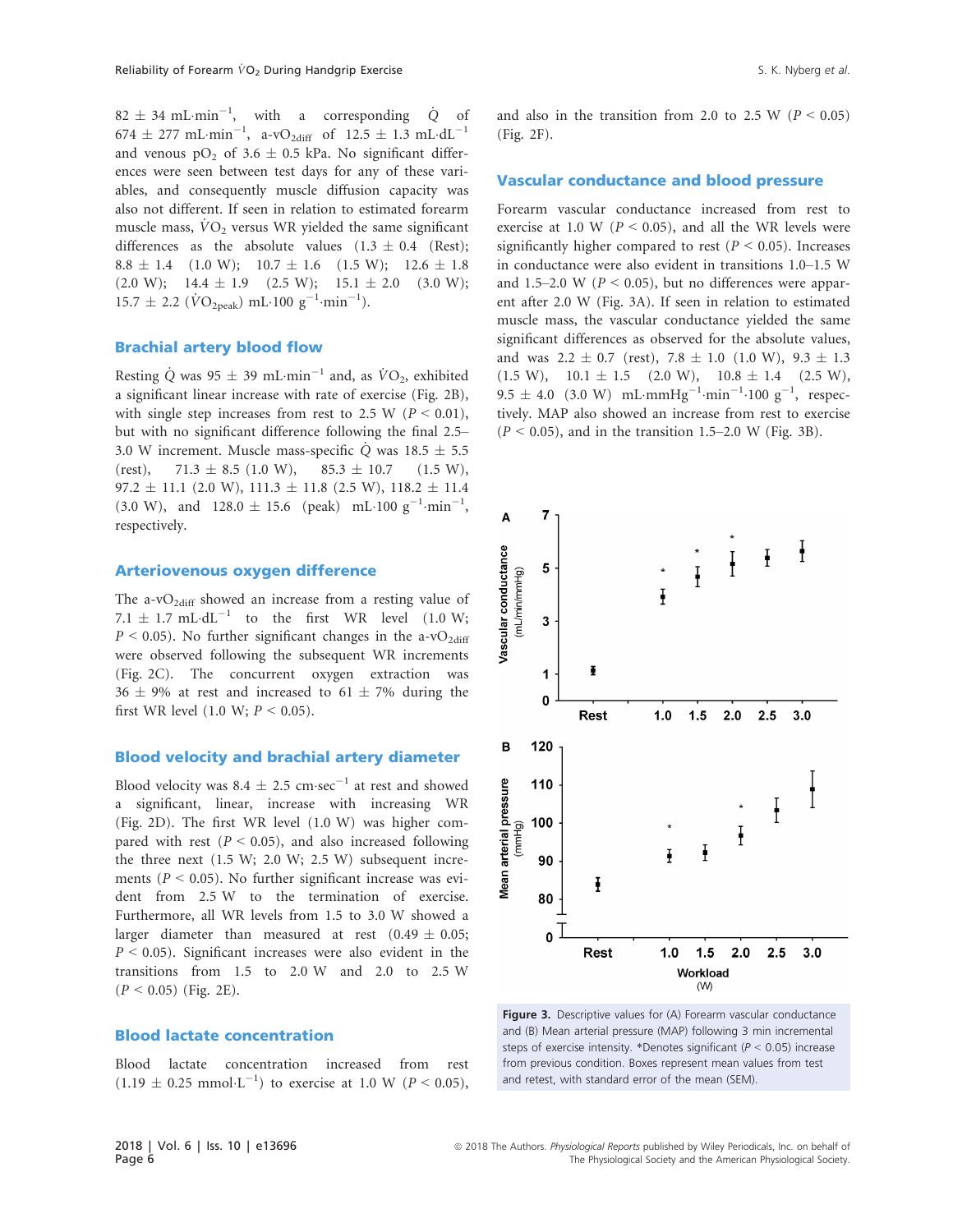### $\dot{V}O_2$ - $\dot{Q}$  relationship and test–retest reliability

A close, significant, association between  $\dot{V}O_2$  and  $\dot{Q}$  was observed following exercise (Fig. 4). Bland–Altman analyzes revealed that forearm  $\dot{V}O_2$  had a mean test–retest difference  $(-0.38 \text{ mL-min}^{-1})$  that was not different from zero, with upper and lower 2SD limits of agreement of 8.39 and  $-9.15$  mL·min<sup>-1</sup>, respectively (Fig. 5A). The CV was 19% at rest and 4–7% across WR levels (1.0–3.0 W) with no systematic change with increasing WR. The LSC was 16%. Test–retest values of  $\dot{V}O_2$  during different exercise intensities were not different when compared by the mixed linear model.

 $\dot{Q}$  mean test–retest difference (11.9 mL·min<sup>-1</sup>) was not different from zero, with upper and lower 2SD limits of agreement of 84.1 and  $-60.4 \text{ mL-min}^{-1}$ , respectively (Fig. 5B). CV for  $\dot{Q}$  measurements, as  $\dot{V}O_2$ , ranged between 4 and 7% across WR levels with, again, no systematic change with increasing WR. The LSC was 16%. No significant differences were seen between test and retest values. Test–retest difference for measurements of arterial diameter was 0.00 cm with upper and lower 2SD limits of agreement of  $\pm 0.02$  cm. CV was 1% for WR levels 1.0–1.5 W and 2% for WR levels 2.0–3.0 W. Test– retest difference for blood velocity measurements was  $0.69$  cm·sec<sup>-1</sup> with upper and lower 2SD limits of agreement of 6.55 and  $-5.17$  cm·sec<sup>-1</sup>, respectively. CV for blood velocity measurements ranged between 4 and 8% across WR levels, with no systematic change with increasing intensity. No significant test–retest difference in measurement was observed for either arterial diameter or arterial blood velocity.

Bland–Altman test–retest analyzes for a-v $O_{2\text{diff}}$  showed a mean difference  $(-0.28 \text{ mL} \cdot \text{dL}^{-1})$  not different from zero, with a 1.26 mL·dL<sup>-1</sup> upper and a  $-1.82$  mL·dL<sup>-1</sup>



Figure 4. Linear relationship between brachial artery blood flow  $(\dot{Q})$  and forearm oxygen uptake ( $\dot{V}O_2$ ) following dynamic handgrip exercise with 3 min (0.5 W) increments.

lower 2SD limit of agreement (Fig. 5C). CV for a-vO<sub>2diff</sub> ranged from 3 to 5% across WR levels, with no systematic change with increasing WR. The LSC for calculated a-v $O_{2\text{diff}}$  by this method was 12%. A mixed linear model test–retest comparison of the values revealed no significant differences.



Figure 5. Bland–Altman analysis test–retest variability of (A) Forearm oxygen consumption  $(\dot{VO}_2)$ , (B) Brachial artery blood flow  $(\dot{Q})$ , and  $(C)$  Arteriovenous oxygen difference  $(a-vO<sub>2diff</sub>)$ . Mean test–retest differences are marked with dashed lines  $(...)$ . Upper and lower 2SD limits of are marked with solid lines (―).

<sup>ª</sup> 2018 The Authors. Physiological Reports published by Wiley Periodicals, Inc. on behalf of The Physiological Society and the American Physiological Society.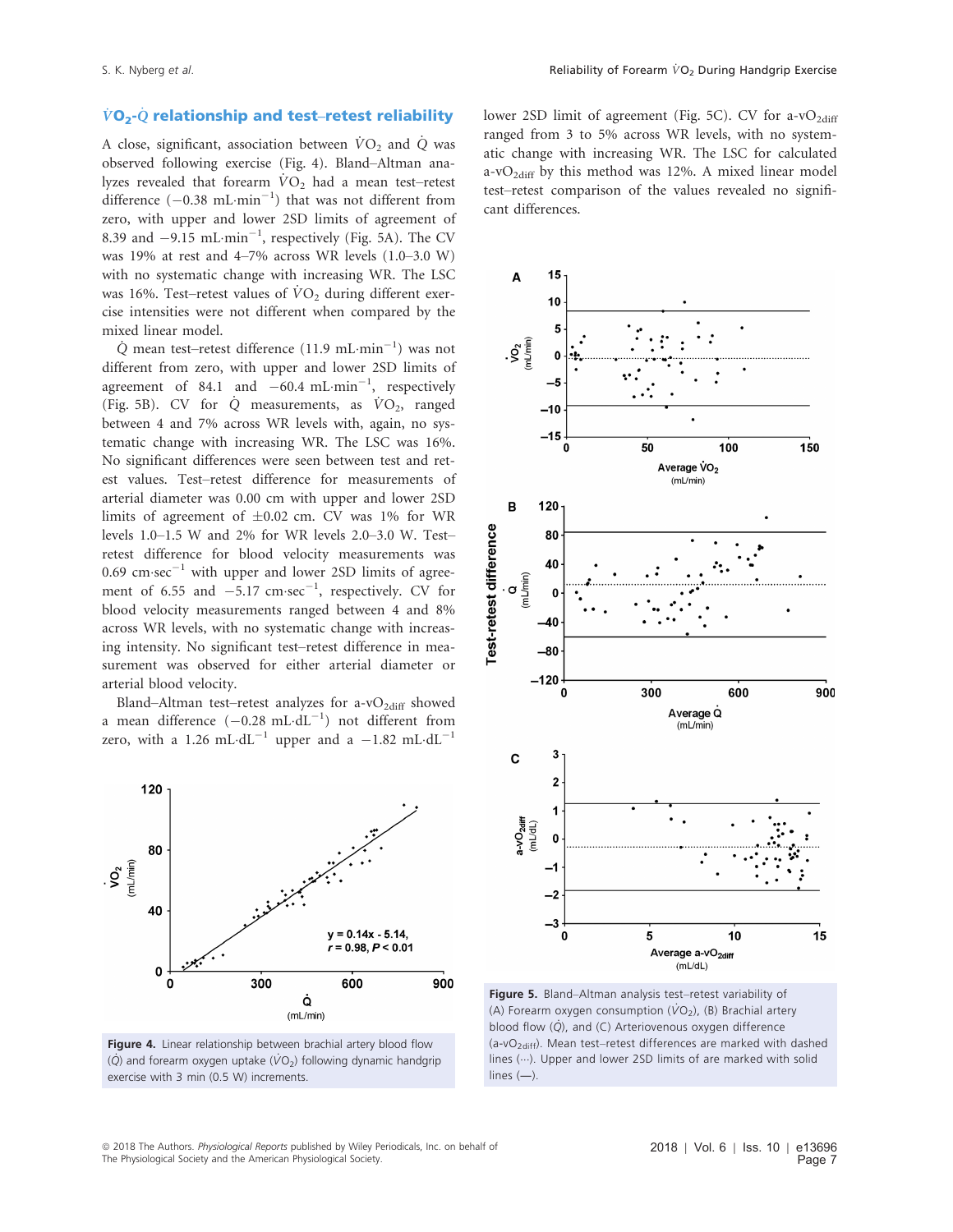#### **Discussion**

The handgrip exercise model has been extensively utilized to investigate occupationally relevant muscle metabolism when limitations to oxygen transport are not overshadowed by central factors. However, the reliability of what may be the most heralded method for forearm  $\dot{V}O_2$ determination, Q\_ assessment in the brachial artery by Doppler ultrasound in conjunction with blood gas sampled in a deep forearm vein, has been uncertain. Thus, in this study we evaluated this compound approach, and the main findings were that (1) Forearm  $VO<sub>2</sub>$  increased linearly with the rate of exercise, with distinguishable WR increments of 0.5 W (2)  $\dot{V}O_2$  and its subcomponents,  $\dot{Q}$ and a-vO<sub>2diff</sub>, all demonstrated consistent good test-retest reliability following all WR levels. Taken together, these findings demonstrate that Doppler ultrasound measurements in the brachial artery, in conjunction with forearm venous blood sampling, is an excellent and applicable approach for forearm  $VO<sub>2</sub>$  determination during dynamic handgrip exercise with increasing intensity.

#### Oxygen uptake, blood flow, arteriovenous oxygen difference, and rate of exercise

This study documented a linear relationship between  $\rm\ddot{VO}_2$ and WR with values that were in accordance with what has previously been documented (Hartling et al. 1989; Hughson et al. 1996; Wilkins et al. 2008). The  $\rm\ddot{VO_{2}-WR}$ relationship was also similar to what has been demonstrated in the isolated quadriceps (Saltin 1985; Richardson et al. 1993), and there was a very close association between the increase in  $\dot{V}O_2$  and brachial artery  $\dot{Q}$ , with ~7.0 mL·min<sup>-1</sup>  $\dot{Q}$  mL<sup>-1</sup>·min<sup>-1</sup>  $\dot{V}O_2$ . This is within, but in the high end, of the range typically documented for this relationship (Saltin and Calbet 2006). However, forearm exercise appears to yield a somewhat higher  $\dot{Q}$  per  $\dot{V}O_2$ compared to lower extremity exercise (Hughson et al. 1996; Van Beekvelt et al. 2001), and this may be explained by the poor oxygen extraction seen in arms (Calbet et al. 2005). Of note, the final increment in the protocol in this study did not elicit a significantly higher  $VO_2$ . As half of the subjects failed to continue the exercise beyond this WR level, this may, in accordance with previous observations (Nyberg et al. 2017), be an indication of a  $\dot{V}O_2$  plateau. The lactate concentration in the failing subjects' blood (4.6  $\pm$  1.1 mmol·L<sup>-1</sup>) also indicated that they were at the point, or close to the point, of exhaustion compared to the other participants  $(3.3 \pm 0.3 \text{ mmol}\cdot\text{L}^{-1})$ .

The greatest uncertainty with the compound Dopplerultrasound/catheterization method is the venous oxygen content (Hughson et al. 1996). It is difficult to ensure that the catheter is localized in the vein that is most representative for draining the exercising musculature, because in contrast to, for example, leg exercise, there is no major single outflow vein. However, in previous studies (Hughson et al. 1996; Van Beekvelt et al. 2001; Nyberg et al. 2017), as well as this study, changes in the rate of exercise and arm position appeared to be reflected in alterations in oxygen extraction. To control for all venous outflow, the subclavian vein could have been an alternative catheter placement. Although this may have been preferable to detect differences in venous oxygen content before and after training or when comparing different groups, it may have yielded lower absolute values because of the mixing with blood from nonactive tissue (Berg et al. 2017). Nevertheless, the direct venous sampling appears to offer some benefits over other experimental designs with regards to absolute forearm a-v $O_{2\text{diff}}$ , and consequently  $VO_2$ , determination. The noninvasive near infrared spectroscopy (NIRS) technique, for example, appears to underestimate  $\rm\dot{VO}_{2}$  (Hicks et al. 1999; Gurley et al. 2012). Although the experimental design in this study is invasive, a criticism against it could be that it is not invasive enough. Compared to the indicator dilution methods it lacks an arterial catheter for measurements of oxygen content. However, given the very small exercising muscle mass, arterial oxygen saturation has been found not to change with handgrip exercise (SaO<sub>2</sub> 97  $\pm$  1%) (Boushel et al. 1998), and it is reasonable to advocate avoidance of this additional invasive procedure. Thus, the method evaluated in this study may be an appropriate balance between an invasive and noninvasive approach to assess occupationally relevant forearm muscle metabolism.

Utilizing the method in the current investigation, a recent study (Nyberg et al. 2017) observed that the a $vO_{2\text{diff}}$  remained constant from moderate to high intensity, implying that a higher  $\dot{Q}$  would be necessary to meet the oxygen demand. Again, in this study, the a-v $O_{2\text{diff}}$ appeared to remain fairly constant after the initial rapid increase from rest to the first WR level. This is in stark contrast to what has been documented for, example, the quadriceps, where oxygen extraction is shown to continuously increase up to levels around 85% (Richardson et al. 1993). Not only the type of muscle group and mass, but also different training status may affect this divergence (Gifford et al. 2016). If seen in relation to estimated forearm muscle mass, the  $\dot{V}O_2$ -WR and  $\dot{V}O_2$ - $\dot{Q}$  slopes confirmed the linear relationships with a peak perfusion and  $\text{VO}_{2\text{peak}}$  of ~128  $\pm$  16 and ~16  $\pm$  5 mL·100 g<sup>-1</sup>·min<sup>-1</sup>, respectively. Recognizing that this is very low compared with, for example, the quadriceps (Richardson et al. 1993) it is of importance that  $\dot{Q}$ , and thus  $\dot{V}O_2$ , is largely dictated by muscle contractions, and that peak perfusion is about threefold higher during the relaxation phase (Nyberg et al. 2017).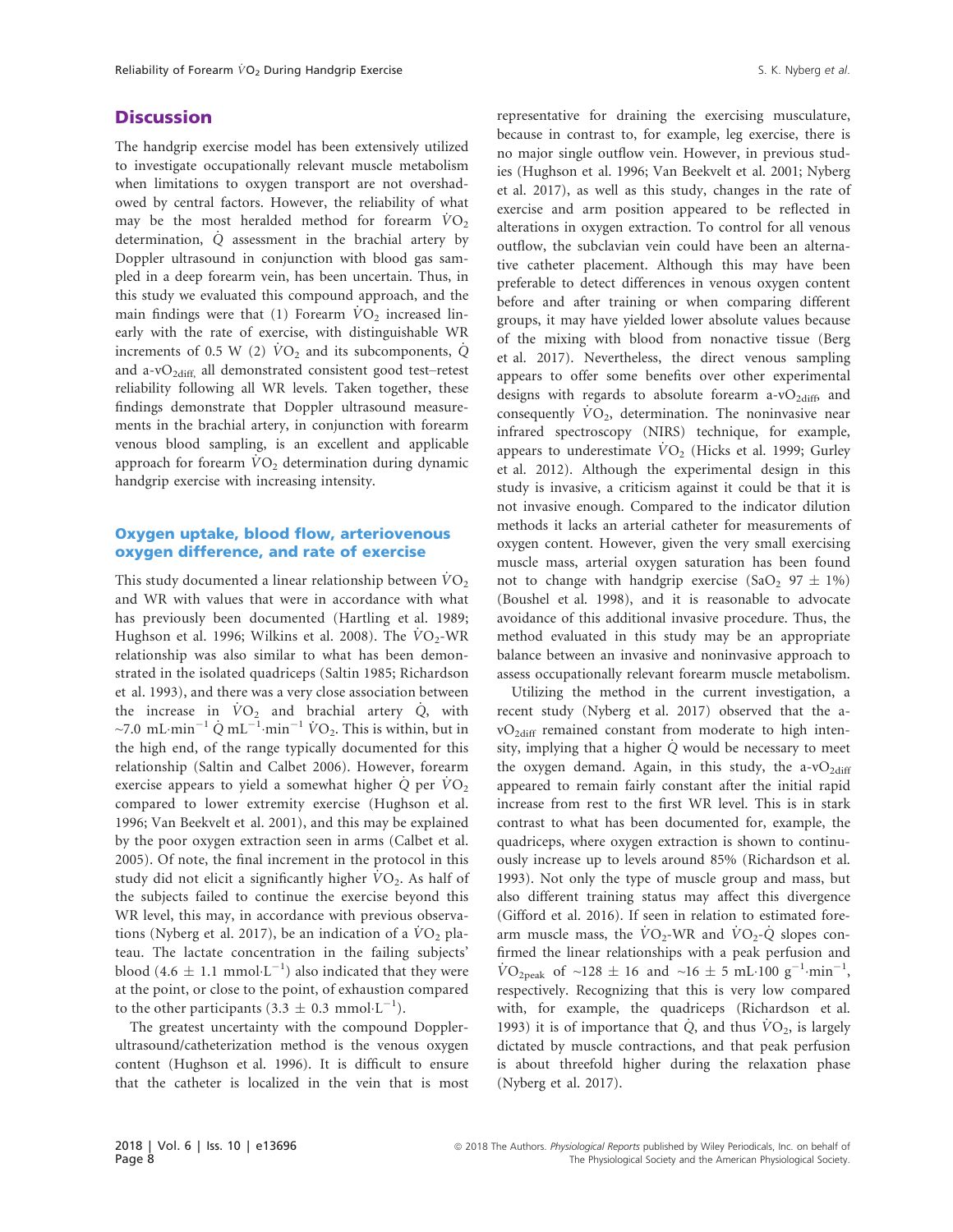Our data showed that the brachial arterial diameter contributed to the linear increase in  $\dot{Q}$ , and  $\dot{VQ}$ . The dynamic behavior of the conduit artery vessel with WR is in accordance with existing literature (Shoemaker et al. 1997), and underpins the importance of not determining Q\_ based on a constant diameter measured at rest. The arm position was at the level of the heart in our study. However, arm position is previously shown to not influence the diameter response (Shoemaker et al. 1997), implying that muscle metabolism may play an important role in the conduit artery regulation. On the contrary, recognizing that blood velocity is largely influenced by the arm positioning (Hughson et al. 1996; Shoemaker et al. 1997), this factor should certainly be taken into consideration when comparing  $\dot{Q}$  between the various exercise protocols. In this study, the blood velocity response was assisted by a large increase in MAP, typical for arm exercise (Calbet et al. 2015). If the arm had been placed lower, this would have enhanced the MAP response (Shoemaker et al. 1997). Moreover, the vascular conductance increased in a similar curvelinear fashion as what previously has been observed for both arm and leg exercise (Calbet et al. 2015), with a somewhat steeper slope for the first WR increments compared to the later steps.

#### Test–retest reliability

Our data revealed that the compound Doppler ultrasound/venous catheterization method had a  $VO<sub>2</sub>$  test–retest reliability with 2SD limits of agreement that implied it was able to detect differences between the submaximal increments of 0.5 W in the exercise protocol. The CV ranged between 4 and 7% and, importantly, with no systematic variation relative to the WR. Of notice, the lower resting values mathematically returned a higher CV (19%). The  $\dot{V}O_2$  in this study was calculated from the Fick principle, and consequently a result of both Doppler ultrasound and venous blood gas measurements. Both these subcomponents independently demonstrated a good test–retest reliability. A well-known challenge with the Doppler ultrasound technology has been difficulties with movement artifacts (Casey et al. 2008). However, with advancing technology, and facilitated by the application of a very small muscle mass, this was not recognized in this study, and the CV was 4–7% with no apparent tendency to increase with the rate of exercise. Each WR increment induced about a  $60-70$  mL·min<sup>-1</sup> elevation in  $\dot{Q}$ , which implies that the method was borderline for detecting the 0.5 Watt exercise differences. Although the B-mode recordings of arterial diameter and arterial blood velocity ensured mutual temporal and anatomical proximity, they represent two independent sources of error.

While the diameter, in accordance with previous literature (Radegran 1997) had a CV of 1–2%, the blood velocity showed a CV of 4–8% following the increasing rate of exercise. This should both be considered satisfying, especially given the complex and dynamic blood velocity behavior observed during muscle contractions (Robergs et al. 1997).

Our data returned a good a-v $O_{2\text{diff}}$  reliability with the CV stable at <7% with increasing intensity, and 2SD limits of agreement implying that the method was able to detect differences  $>1.8$  mL·dL<sup>-1</sup>. In comparison, the transition from rest to exercise resulted in a  $\sim$ 5 mL·dL<sup>-1</sup> difference. In accordance with a previous study (Nyberg et al. 2017), no further elevation of the a-v $O_{2\text{diff}}$  was seen with increasing rate of exercise. Of importance, for reliable measurements of the a-v $O_{2\text{diff}}$  care was taken to ensure a similar catheter placement and blood sample timing. However, one factor that would likely further improve the measurement of venous oxygen content is repeated sampling for each time point. This should be accompanied with simultaneous measurements of Q. Of the elements that have the potential to improve this compound method, this may be one of the simplest, yet effective, actions that should be considered. Finally, of importance, the reliability of this compound method will depend on whether experiments are carried out in the same laboratory, by the same technician, and the equipment used.

# Conclusion

Forearm  $\dot{V}O_2$  assessment by Doppler ultrasound and venous blood gas is a minimally invasive approach to investigate small muscle mass metabolism in occupationally relevant musculature. This study provides, for the first time, a thorough evaluation of this compound method during exercise and revealed that its components increased linearly with increasing work and had a very good reliability able to discriminate between power increments of 0.5 W from light to heavy work loads. These results advocate the utilization of the method in future research.

# Conflict of Interest

The authors declare no conflicts of interest, financial or otherwise.

#### References

Barrett-O'Keefe, Z., J. F. Lee, A. Berbert, M. A. Witman, J. Nativi-Nicolau, J. Stehlik, et al. 2014. Hemodynamic responses to small muscle mass exercise in heart failure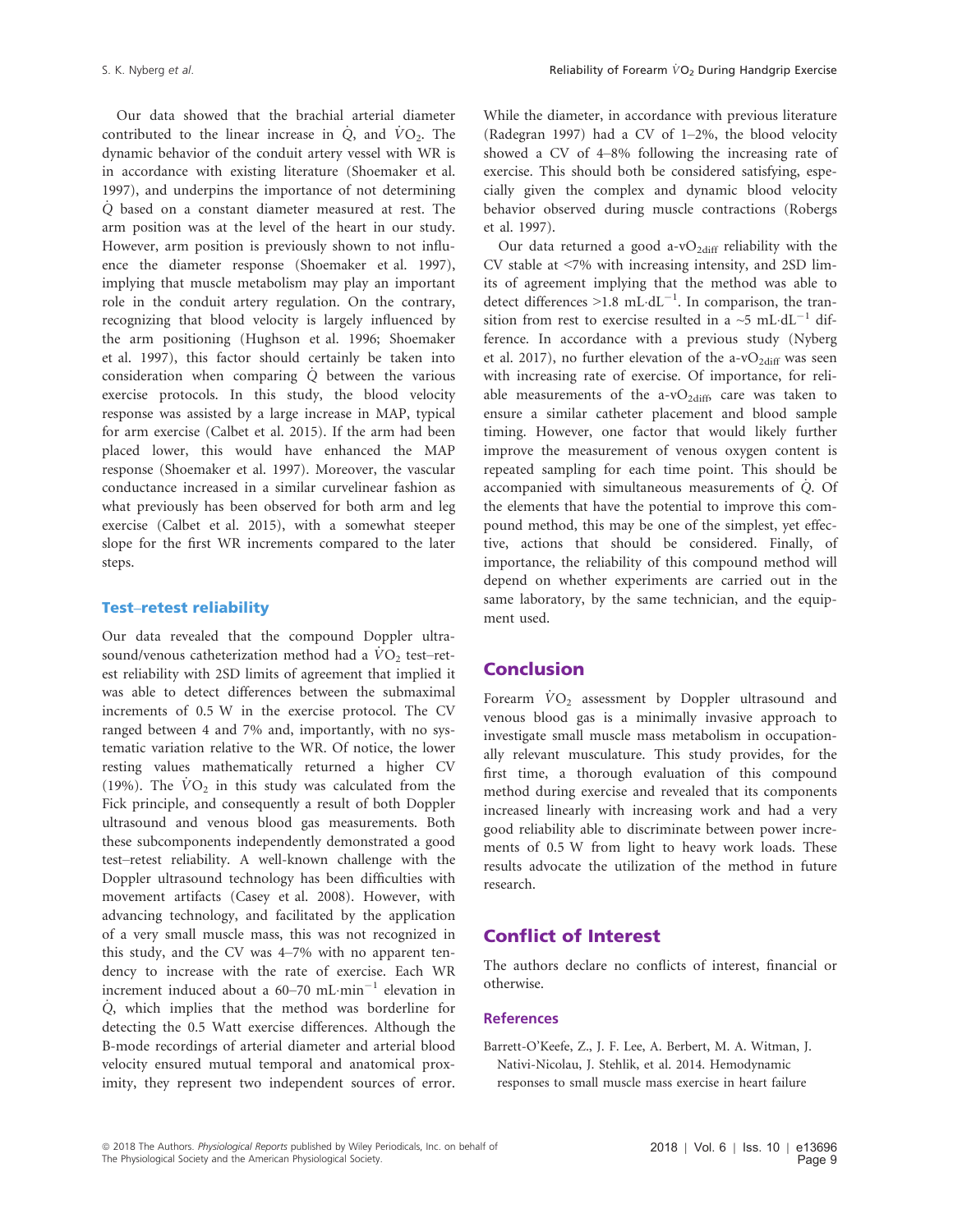patients with reduced ejection fraction. Am. J. Physiol. Heart Circ. Physiol. 307:H1512–1520.

- Berg, O. K., S. K. Nyberg, T. M. Windedal, and E. Wang. 2017. Maximal strength training-induced improvements in forearm work efficiency are associated with reduced blood flow. Am. J. Physiol. Heart Circ. Physiol. 314:H853–H862.
- Bland, J. M., and D. G. Altman. 1986. Statistical methods for assessing agreement between two methods of clinical measurement. Lancet (London, England) 1: 307–310.
- Boland, R., and R. Adams. 1996. Development and evaluation of a precision forearm and hand volumeter and measuring cylinder. J. Hand Ther. 9:349–358.
- Bonaventura, J. M., K. Sharpe, E. Knight, K. L. Fuller, R. K. Tanner, and C. J. Gore. 2015. Reliability and accuracy of six hand-held blood lactate analysers. J. Sports Sci. Med. 14:203–214.
- Boushel, R., F. Pott, P. Madsen, G. Radegran, M. Nowak, B. Quistorff, et al. 1998. Muscle metabolism from near infrared spectroscopy during rhythmic handgrip in humans. Eur. J. Appl. Physiol. 79:41–48.
- Broxterman, R. M., J. C. Craig, J. R. Smith, S. L. Wilcox, C. Jia, S. Warren, et al. 2015. Influence of blood flow occlusion on the development of peripheral and central fatigue during small muscle mass handgrip exercise. J. Physiol. 593:4043– 4054.

Calbet, J. A., H. C. Holmberg, H. Rosdahl, G. van Hall, M. Jensen-Urstad, and B. Saltin. 2005. Why do arms extract less oxygen than legs during exercise? Am. J. Physiol. Regul. Integr. Comp. Physiol. 289:R1448–1458.

Calbet, J. A., J. Gonzalez-Alonso, J. W. Helge, H. Sondergaard, T. Munch-Andersen, B. Saltin, et al. 2015. Central and peripheral hemodynamics in exercising humans: leg vs arm exercise. Scand. J. Med. Sci. Sports 25(Suppl 4):144–157.

- Casey, D. P., T. B. Curry, and M. J. Joyner. 2008. Measuring muscle blood flow: a key link between systemic and regional metabolism. Curr. Opin. Clin. Nutr. Metab. Care 11:580– 586.
- Crecelius, A. R., B. S. Kirby, J. C. Richards, and F. A. Dinenno. 2013. Mechanical effects of muscle contraction increase intravascular ATP draining quiescent and active skeletal muscle in humans. J. Appl. Physiol. (1985) 114: 1085–1093.

Ekroll, I. K., T. Dahl, H. Torp, and L. Lovstakken. 2014. Combined vector velocity and spectral Doppler imaging for improved imaging of complex blood flow in the carotid arteries. Ultrasound Med. Biol. 40:1629–1640.

Gifford, J. R., R. S. Garten, A. D. Nelson, J. D. Trinity, G. Layec, M. A. Witman, et al. 2016. Symmorphosis and skeletal muscle  $VO<sub>2max</sub>$ : in vivo and in vitro measures reveal differing constraints in the exercise-trained and untrained human. J. Physiol. 594:1741–1751.

Greenwood, B., M. F. Robards, and A. E. Twite. 1965. Venous oxygen saturation during rhythmic contraction of the forearm muscles. J. Physiol. 178:33–44.

- Gurley, K., Y. Shang, and G. Yu. 2012. Noninvasive optical quantification of absolute blood flow, blood oxygenation, and oxygen consumption rate in exercising skeletal muscle. J. Biomed. Optics 17:075010.
- Haarmann, H., J. Folle, X. P. Nguyen, P. Herrmann, K. Heusser, G. Hasenfuss, et al. 2016. Sympathetic activation is associated with exercise limitation in COPD. Copd 13:589– 594.
- Hartling, O. J., H. Kelbaek, T. Gjorup, B. Schibye, K. Klausen, and J. Trap-Jensen. 1989. Forearm oxygen uptake during maximal forearm dynamic exercise. Eur. J. Appl. Physiol. 58:466–470.
- Harvey, C. J., J. M. Pilcher, R. J. Eckersley, M. J. Blomley, and D. O. Cosgrove. 2002. Advances in ultrasound. Clin. Radiol. 57:157–177.
- Hicks, A., S. McGill, and R. L. Hughson. 1999. Tissue oxygenation by near-infrared spectroscopy and muscle blood flow during isometric contractions of the forearm. Can. J. Appl. Physiol. 24: 216–230.
- Holling, H. 1939. Observations on the oxygen content of venous blood from the arm vein and on the oxygen consumption of resting human muscle. Clin. Sc. 4:103.
- Hopkins, W. G. 2000. Measures of reliability in sports medicine and science. Sports Med. 30: 1–15.
- Hughson, R. L., J. K. Shoemaker, M. E. Tschakovsky, and J. M. Kowalchuk. 1996. Dependence of muscle  $VO<sub>2</sub>$  on blood flow dynamics at onset of forearm exercise. J. Appl. Physiol. (1985) 81: 1619–1626.
- Kawalilak, C. E., J. D. Johnston, W. P. Olszynski, and S. A. Kontulainen. 2015. Least significant changes and monitoring time intervals for high-resolution pQCT-derived bone outcomes in postmenopausal women. J. Musculoskelet. Neuronal Interact. 15:190–196.
- Lee, F., J. K. Shoemaker, P. M. McQuillan, A. R. Kunselman, M. B. Smith, Q. X. Yang, et al. 2000. Effects of forearm bier block with bretylium on the hemodynamic and metabolic responses to handgrip. Am. J. Physiol. Heart Circ. Physiol. 279:H586–593.
- MacDonald, M. J., H. L. Naylor, M. E. Tschakovsky, and R. L. Hughson. 2001. Peripheral circulatory factors limit rate of increase in muscle O(2) uptake at onset of heavy exercise. J. Appl. Physiol. (1985) 90: 83–89.
- Maughan, R. J., J. S. Watson, and J. Weir. 1984. The relative proportions of fat, muscle and bone in the normal human forearm as determined by computed tomography. Clin. Sci. (Lond.) 66: 683–689.
- Mostoufi-Moab, S., E. J. Widmaier, J. A. Cornett, K. Gray, and L. I. Sinoway. 1998. Forearm training reduces the exercise pressor reflex during ischemic rhythmic handgrip. J. Appl. Physiol. (1985) 84: 277–283.
- Mottram, R. F. 1955. The oxygen consumption of human skeletal muscle in vivo. J. Physiol. 128:268–276.
- Nyberg, S. K., O. K. Berg, J. Helgerud, and E. Wang. 2017. Blood flow regulation and oxygen uptake during high-